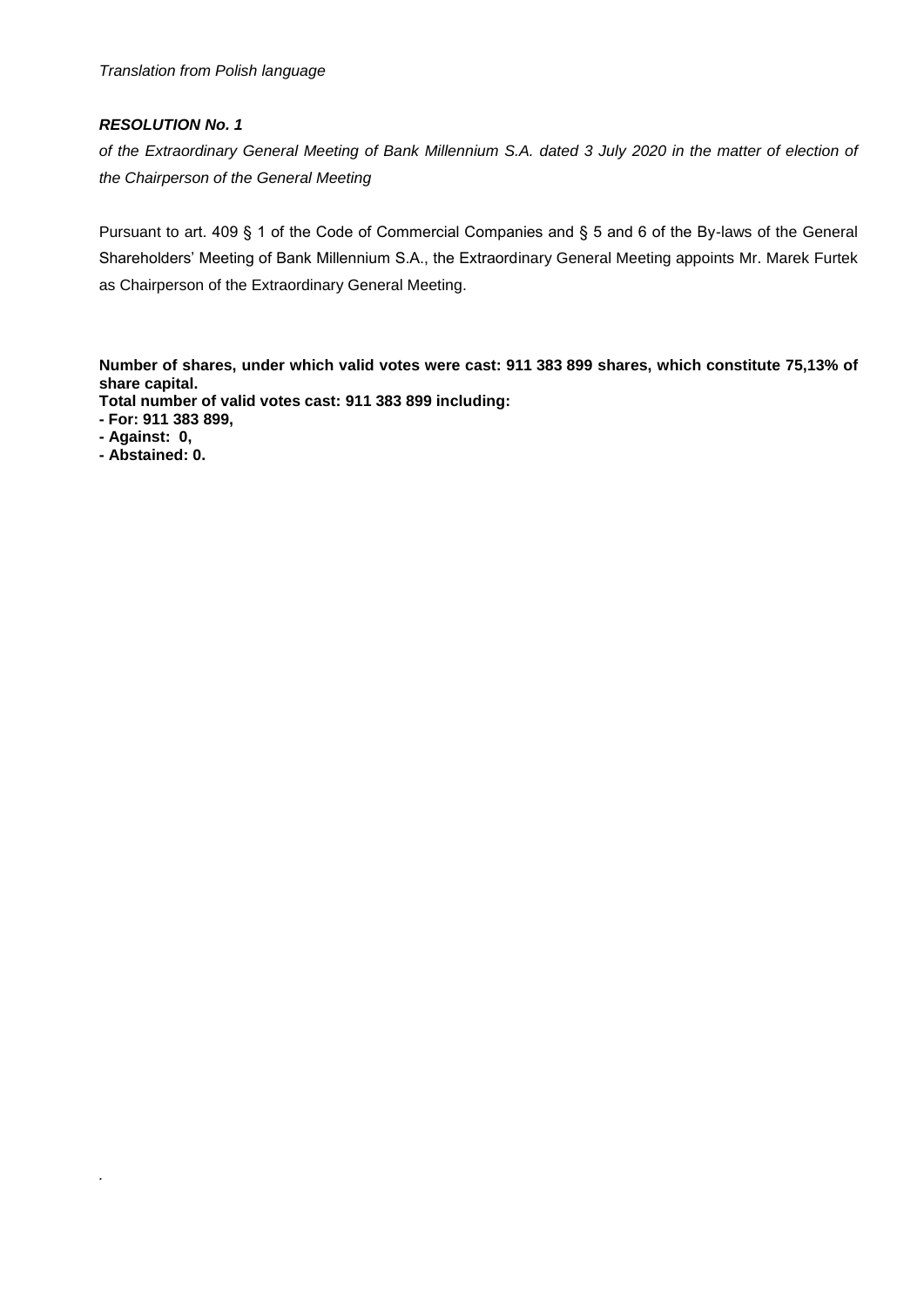### *RESOLUTION No. 2*

*of the Extraordinary General Meeting of Bank Millennium S.A. of 3 July 2020 on the amendment of Resolution No. 4 of the Extraordinary General Meeting of 27 August 2019 in the matter of establishment of an incentive programme and determination of rules governing its implementation, authorisation of the Company Management Board to acquire own shares in order to implement the incentive programme, and establishment of reserve capital allocated to acquisition of such shares ("Resolution")*

The Extraordinary Meeting of Shareholders of Company under the name of Bank Millennium Spółka Akcyjna having its head office in Warsaw ("**Company**", "**Bank**") - acting pursuant to: (i) art. 362 § 1 pt. 8) of the Commercial Companies Code ("CCC") in connection with art. 362 § 2 CCC, and including art. 5 of Regulation (EU) No. 596/2014 of the European Parliament and of the Council on market abuse and repealing Directive 2003/6/EC of the European Parliament and of the Council and Commission Directives 2003/124/EC, 2003/125/EC and 2004/72/EC (O. J. EU. L. 2014.173.1 as amended) ("**Regulation MAR**") and art. 2-4 of the Commission Delegated Regulation (EU) no. 2016/1052 of 8 March 2016 supplementing Regulation MAR with regard to regulatory technical standards applicable to buy-back programmes and stabilisation measures (O. J. EU. L. 2016.173.34 as amended) ("**Standard**"), (ii) art. 362 § 2 pt. 3) in connection with art. 396 § 4 and 5 CCC, and (iii) § 8 sec. 2 pts. 8) and 10) of the Company Articles of Association – shall, hereby, resolve to, as follows:

## **§ 1**

To amend **§ 6 pt. 6** of Resolution, which shall read as follows:

"the purchase price of each Own Share may not be:

(i) lower than 90% (say: ninety percent) of the average market price for shares in the Company which are shares admitted to public trading on regulated market – main floor maintained by the WSE, for the period of 7 (say: seven) trading days (on regulated market maintained by the WSE) before the day on which the Own Share is to be acquired. The average market price shall be deemed the price which is the arithmetic mean of average daily prices weighted by the trading volume in the said period, and (ii) higher than 16 PLN (say: sixteen zlotys),

subject to the price per one Own Share being determined in line with art. 5 of the Regulation MAR and the Standard;".

#### **§ 2**

To amend **§ 6 pt. 9 item c)** of Resolution, which shall read as follows:

"c) at any time desist from execution hereof; in such a case, the Management Board may in particular request the Supervisory Board to apply, in the period in which the Resolution is not implemented, a financial instrument other than Own Shares for the purposes of implementing the Incentive Programme, in accordance with the terms of the applicable "Remuneration Policy with Respect to Risk Takers in the Bank Millennium S.A. Group.".

**Number of shares, under which valid votes were cast: 911 383 899 shares, which constitute 75,13% of share capital.**

**Total number of valid votes cast: 911 383 899, including:**

**- For: 745 066 774,**

**- Abstained: 80 862 486.**

**<sup>-</sup> Against: 85 454 639,**